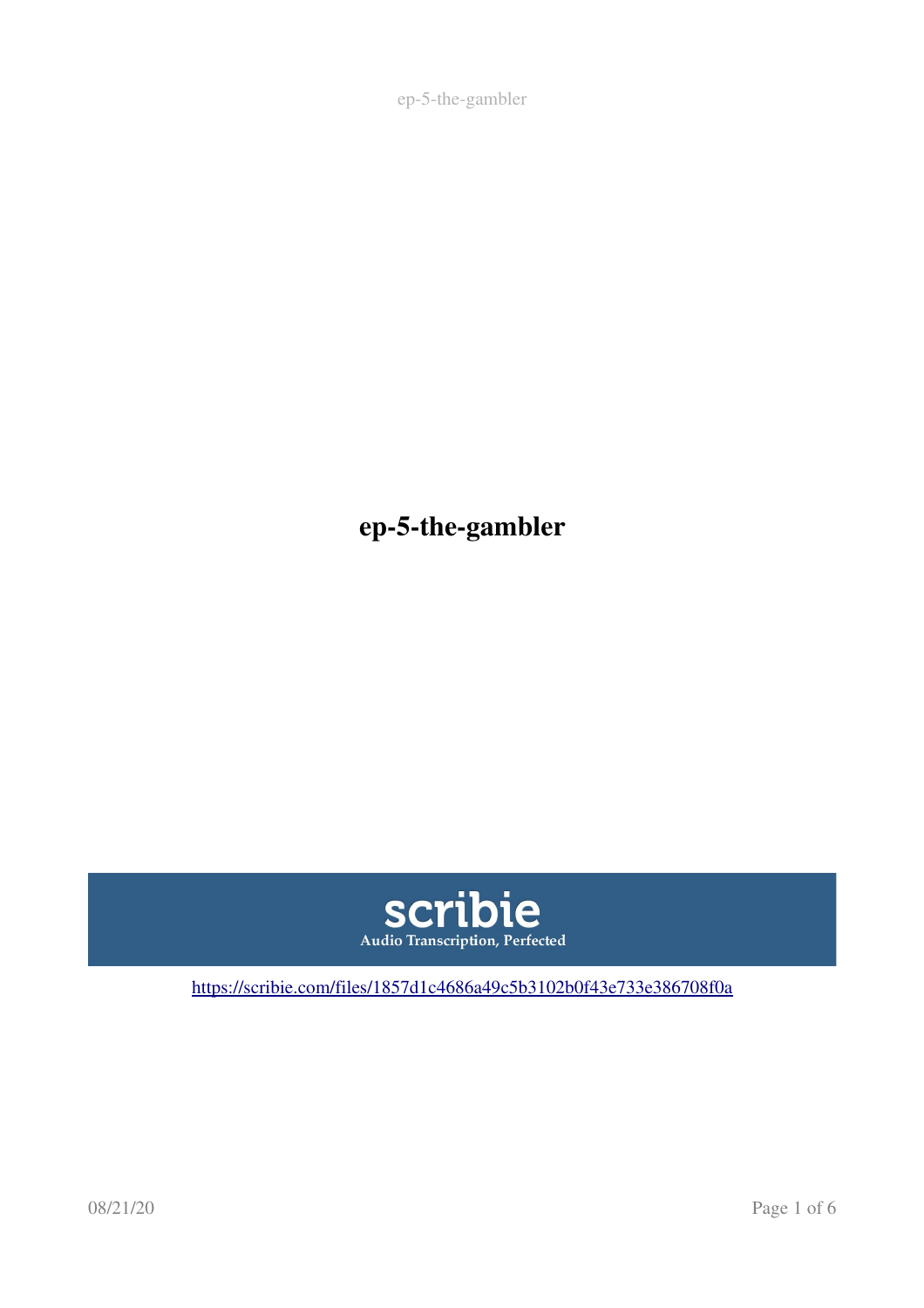00:02 Enid Otun: Hello, and welcome to the fifth episode of If Women Were Meant to Fly, the Sky Would Be Pink, the Gambler. I'm Enid Otun. This episode, I'll be facing down the temptation to fly under the famous Golden Gate Bridge in San Francisco, something few people have done successfully, but it's always a temptation. I turn down offers of money for dodgy flights, fly to Las Vegas for the weekend, and as my mental health journey continues, I venture to Los Angeles with friends to explore my independence.

## [music]

01:34 EO: As I reached the midpoint in my training, I was beginning to understand the gravity of what I'd taken on. Up to this point, although I passionately believed in my choice of career. I still had many doubts that I could or would succeed at this. A lot of this I realised was coming from my lack of ability to come to terms with the trauma I had suffered as a child. If someone keeps telling you throughout your childhood, particularly from a very, very young age, that you are worthless, stupid and a failure, you tend to begin to believe it. And not only that, you live your life that way. In a strange way, it was easier to believe that I was deficient than that my father was abusive and incapable of loving me. I had progressed through school not knowing what I wanted to get out of it and not thinking that I was clever enough to achieve. The funny thing was that although there were key points in my life where I clearly proved to myself that I could do this, I would often turn it on its head and accept it as a fluke.

02:34 EO: If something went badly, it was disappointing, but in line with my self-image anyway. If something went well, it must be luck. Self-sabotage played a big role, not only in my professional life, but also my friendships. I had the classic, "Why would anyone want to be friends with me?" My outdoor, out there counseling was helping, though, and I was gradually being helped to work through my issues. The student community at ATI was growing, and I was being tasked with many more areas of responsibility in addition to my training: Student liaison, running errands and sorting new students out as well. This was a good development as it assisted me in forging new relationships with people around me. Other people seemed to see me as a buoyant woman who liked to help people reach their goals, and I was trying to do just that through keeping homesick students focused and happy as well as achieving.

03:29 EO: And funnily enough, this was reminiscent of my role in boarding school. I remember whilst I was in Form 4, we had two sisters arrive at school from Kenya. They seemed to have been thrown into the deep end with no support from a family that was so far away. They were placed in Alfred House, which was my house whilst I was boarding. They were very different. Edith was the more aggressive of the two and gave the impression that she was in charge. Caroline was more demure and gentle, but they worked well together and supported each other in addition to the sibling rivalry that was normal. I was tasked with making sure that they settled in as well as could be expected as they were beginning their English school experience in the middle of a term. They were gorgeous, curvy girls, which is wonderfully celebrated in African cultures, but not so much here in those days. And this added to their huge fun personalities.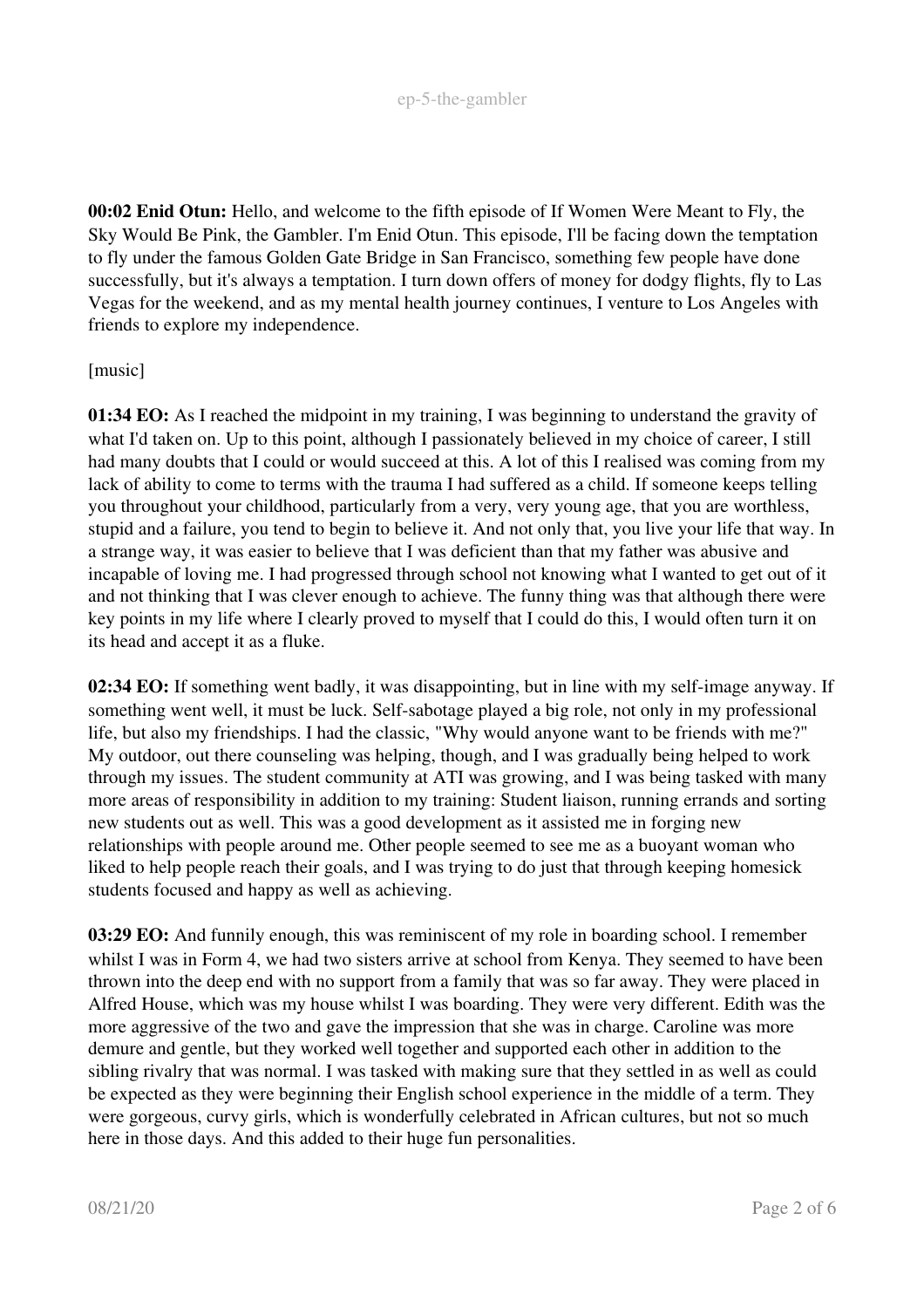## ep-5-the-gambler

04:20 EO: They were conscious of this and always on alert for any negative comments, of which there were a few, and as I got to know them, we became a formidable team of three, educating anyone who failed to understand that we were a close-knit trio and looked out for each other. They became much loved in their own right, and I will always be grateful for the opportunity to be their friend. And so, like I had with Edith and Caroline, I supported the foreign students, who in many ways were under a lot more pressure than I was. They were fully sponsored by governments or businesses and had to achieve their goals come hell or high water whilst I would only have myself to answer to if I failed. America held so much promise in the early days of my training. Sometimes I couldn't believe I was really there doing this. I had a responsibility of great magnitude in my mind. It wasn't like learning as I had known it. It was so much more than that.

05:13 EO: When you're in control of an airplane, you can feel both exhilarated and petrified when it dawns on you that you have the power of life or death in your hands and not only your own. My instrument rating was one of a number of hiccups in the road to being a professional, and although I was determined, I struggled to stay ahead of the curve. Looking back, this was on me. I realised that I might resemble a Jekyll and Hyde character in my approach to life in general and flying in particular. Some days I was on it, other days I caved to the self-doubt. I knew what I was doing. I was just powerless to stop it. Many times, I thought it would never happen. But once I had taken my instrument rating exam and passed it, I was to all intents and purposes, a fully qualified commercial pilot, an achievement I couldn't quite believe. In fact, I had to take a weekend in Las Vegas just to let it sink in. Well, you have to, don't you? I'd never been, and it was an excuse to celebrate in style, and I'd always wanted to experience a feeling of being a gambler.

## [music]

06:27 EO: I decided to hire my favorite Cessna 172 RG and together with two friends, planned to fly to Las Vegas for the weekend. This was also the first time I would have flown over the Sierra Nevada mountains on my own. Interestingly, having passengers increased the nervousness, but increased the confidence. The flight was fairly uneventful until we began our climb to a safe altitude to cross the mountain range. This ensured that should we have an engine failure, I had time to find a suitable landing spot. The winds had picked up as forecast and the resulting turbulence was moderate to extreme. Sick bags became a necessity, and I was glad that I had brought them with me. Single pilot operations were fun most of the time, but with all of my attention focused on keeping the aircraft the right way up, I had precious little time to do other than reassure my passengers that this would pass shortly. Our arrival into Las Vegas was near enough on time, and as we taxied to our designated parking spot, my passengers seemed happy to be on terra firma in spite of looking distinctly off colour.

07:29 EO: The weekend in Vegas was an eye-opener and a learning experience. The bright lights at the Vegas strip were eye-watering and loud. The Las Vegas of today seems very different to back in the 1980s. We stayed at the Circus Circus Hotel, which was pink and has a circus right at the top of the building. Restaurants were open 24 hours a day as was the gambling, and I still remember having won \$250 on the slot machines and then treating everyone to prime rib at about 2 o'clock in the morning. We left Las Vegas very early on the Monday morning in the hope of not repeating our inbound Sierra Nevada crossing. The forecast was good and the whole return flight smooth, so I landed with some very happy passengers.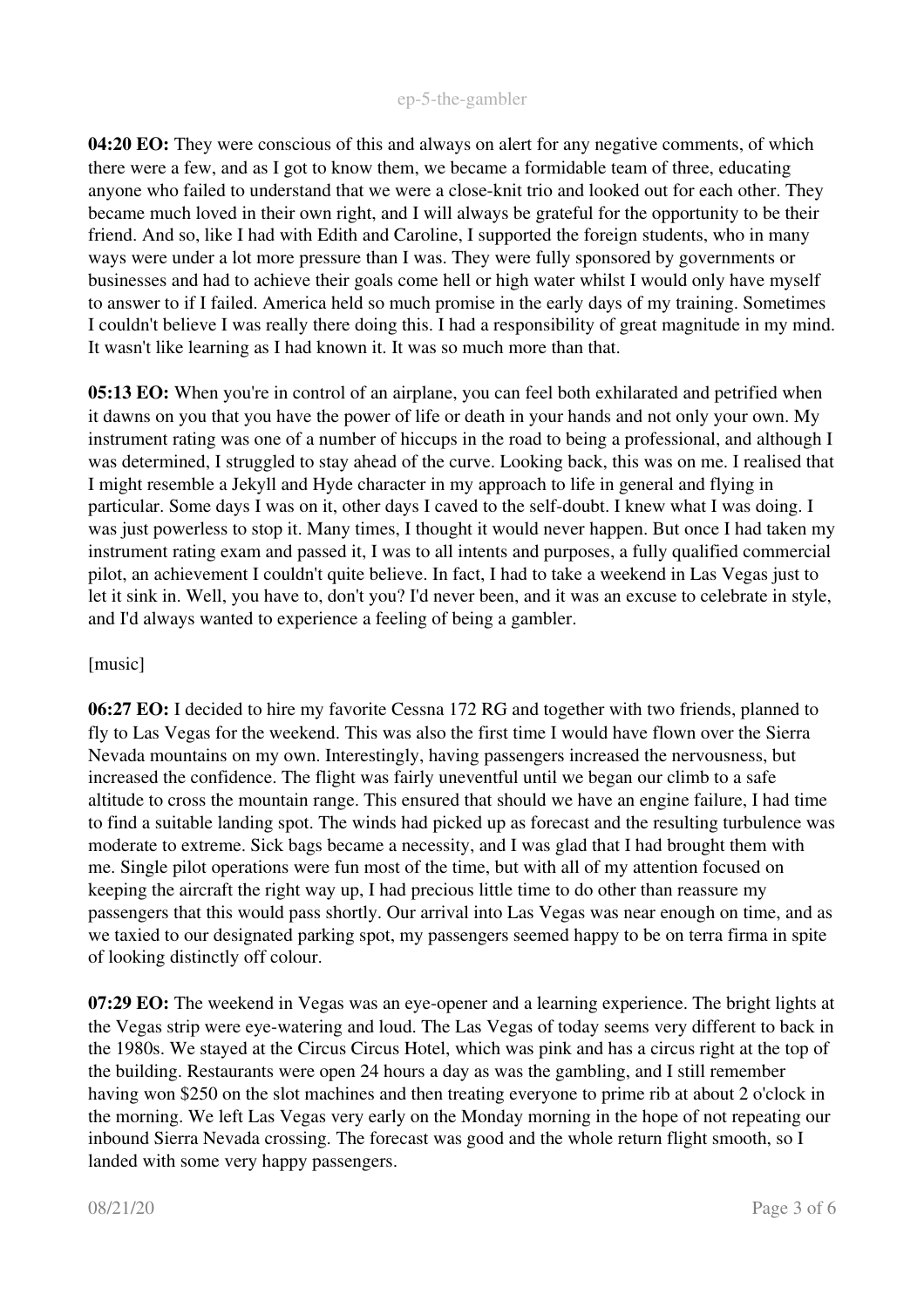08:11 EO: Quite often in our downtime, the students would think about renting an aircraft and flying to Lake Tahoe Airport, which was approximately three miles southwest of Lake Tahoe itself, known for its beaches and ski resorts. The lads liked to attempt to ski trip occasionally just so they could say they'd done it. So during one of our planning trips, it was suggested that we could perhaps make history by flying under the Golden Gate Bridge. The suggestion was met with nervous laughter and then silence, with the occasional muttering of, "Well, we could also make history by becoming a submarine if we misjudged it." The suspension above the Bay is only 270 feet, and we would have had to have been that precise to pull it off. Chances are, we would have got caught, sent home or we'd have drowned. In the end, we all declined the offer in favour of living to fly another day. As we all progressed with our flight training, we would double up to test each other's knowledge of procedure and prepare for flight tests.

09:11 EO: Most of our aerobatic training was undertaken along the coast, just south of Half Moon Bay Airport. We'd climb up to height and practice spins, which were part of our training. They were not a favourite maneuver, but they had to be practiced to show that you could recover from them. Spins were an aggravated stall, so where you lost lift on the wings and then it was followed by a corkscrew down the path nose first. All private pilots had been exposed to them by an instructor in the early days of their flying program to make sure they recognised if one were to occur unexpectedly from something they had attempted to do. "I absolutely love this maneuver", said no one ever. In the end, I came to like them as I continued on my flight instructors course, and so I did many of the set practice sessions with the students. Since we did this six days a week, we were very recognisable on the flight line, and we'd often have people approach us asking about the aircraft and training.

10:05 EO: And more often than not, this was entirely innocent. However, we did have one or two occasions where we would be approached with offers of money to take bags or packages to airports in varying places. Whilst we were in no doubt as to the reasons behind the requests, I'm happy to say that no one to our knowledge was ever tempted to accept such an offer no matter how lucrative, and all incidents were reported to the authorities. As I continued my counselling alongside my flying, I was encouraged to travel further afield if I could whilst I had the chance. My counsellor's aim was to encourage me to grow my confidence gradually, and it seemed like a great idea. But I was just a little bit apprehensive to stray from what I now knew really well even though I did just that while I was flying. One of my newest friends was a student in LA and often encouraged me to come down to Santa Monica to see her and meet her university friends.

10:57 EO: She was a keen private pilot, and I used to fly with her to share costs and give her confidence when she was visiting her parents in the Bay Area. After a lot of coaxing, I finally decided to spread my wings and hopped on a PSA flight down to LA. It all seemed surreal. Even though I'd been to a lot of airports in California in places like Lake Tahoe and Reno and Vegas, I had yet to explore Hollywood. And this was first on the list if I decided to go. With my mental health on the up, I took the plunge and I let myself be guided by someone else in a city that was iconic. I was nervous at the outset, but it was one of the best things I could have done for mind and body. I explored Hollywood, went to Disneyland, had tea at the Russian Tea Rooms. I guess I felt playful and free, and it was wonderful. I found a hitherto unknown part of myself that I didn't know was there or that had been buried for so many years, and I was able to enjoy myself without fearing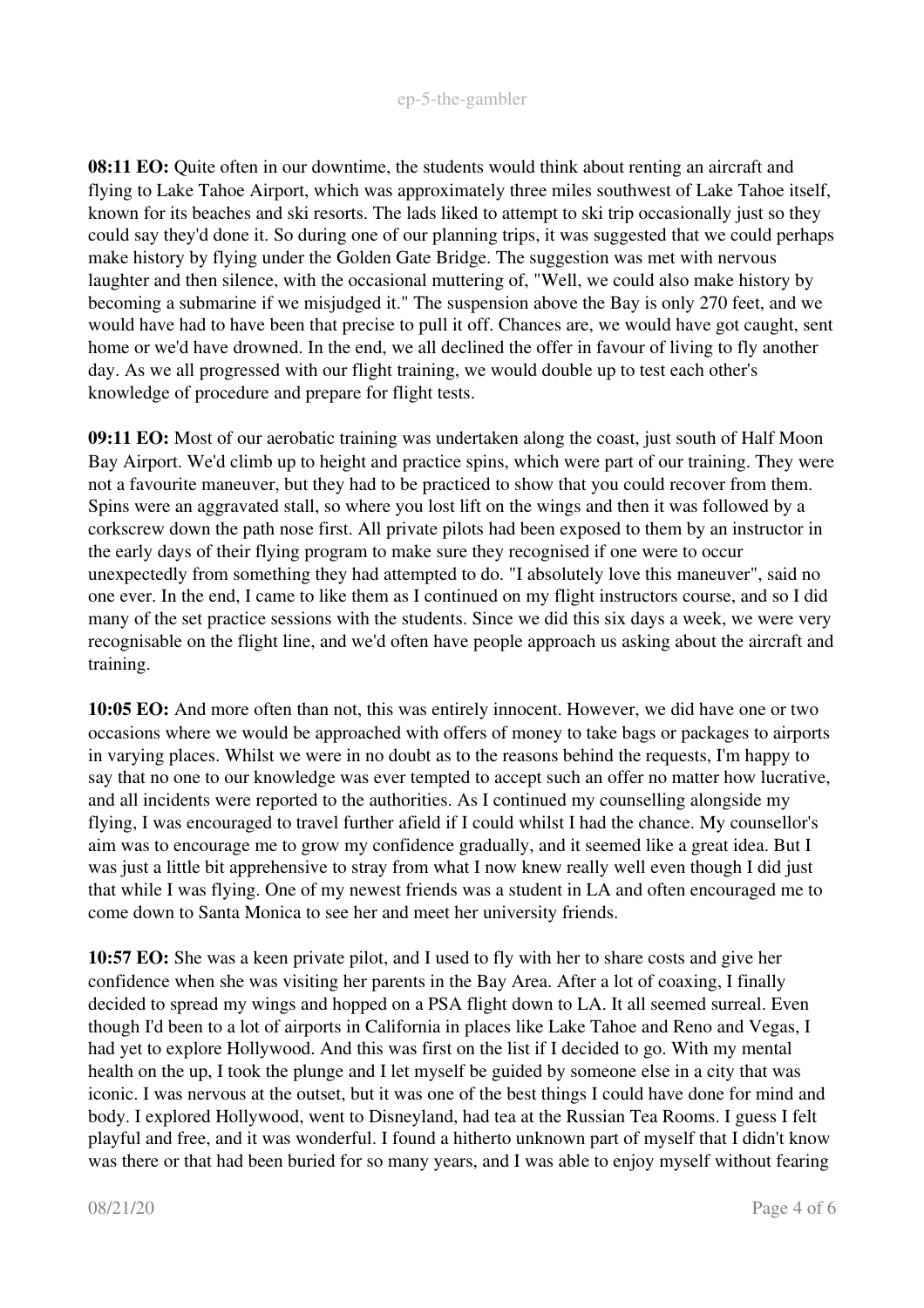a corresponding low after the adrenaline had left me.

11:55 EO: Looking back at that time, I would often not understand why it was so hard for me to do normal things that came so readily to those around me. I didn't understand my traumatised mind or why my behaviour was somewhat at odds with others. I had many, many more years to go before I'd be able to examine myself in detail and reach my comfort zone. What I didn't know at the time was that I was slowly starting to heal, and all these experiences would be instrumental in helping me get there. Thank you for listening. Your comments and reviews are very much appreciated, and thank you once again to Lucy Ashby for the dedicated editing of this episode. Now, in a departure from other episodes, I've included the entirety of the podcast music as we sign off on this episode as many people seem to enjoy the selection that we play. It's also featured on the website, so please enjoy. In the next episode, I will introduce you to my flight instructors course, welcoming my mum to San Francisco, and I embark on my new journey as a flight instructor and my first officially assigned student. Thank you and goodbye.

[music]